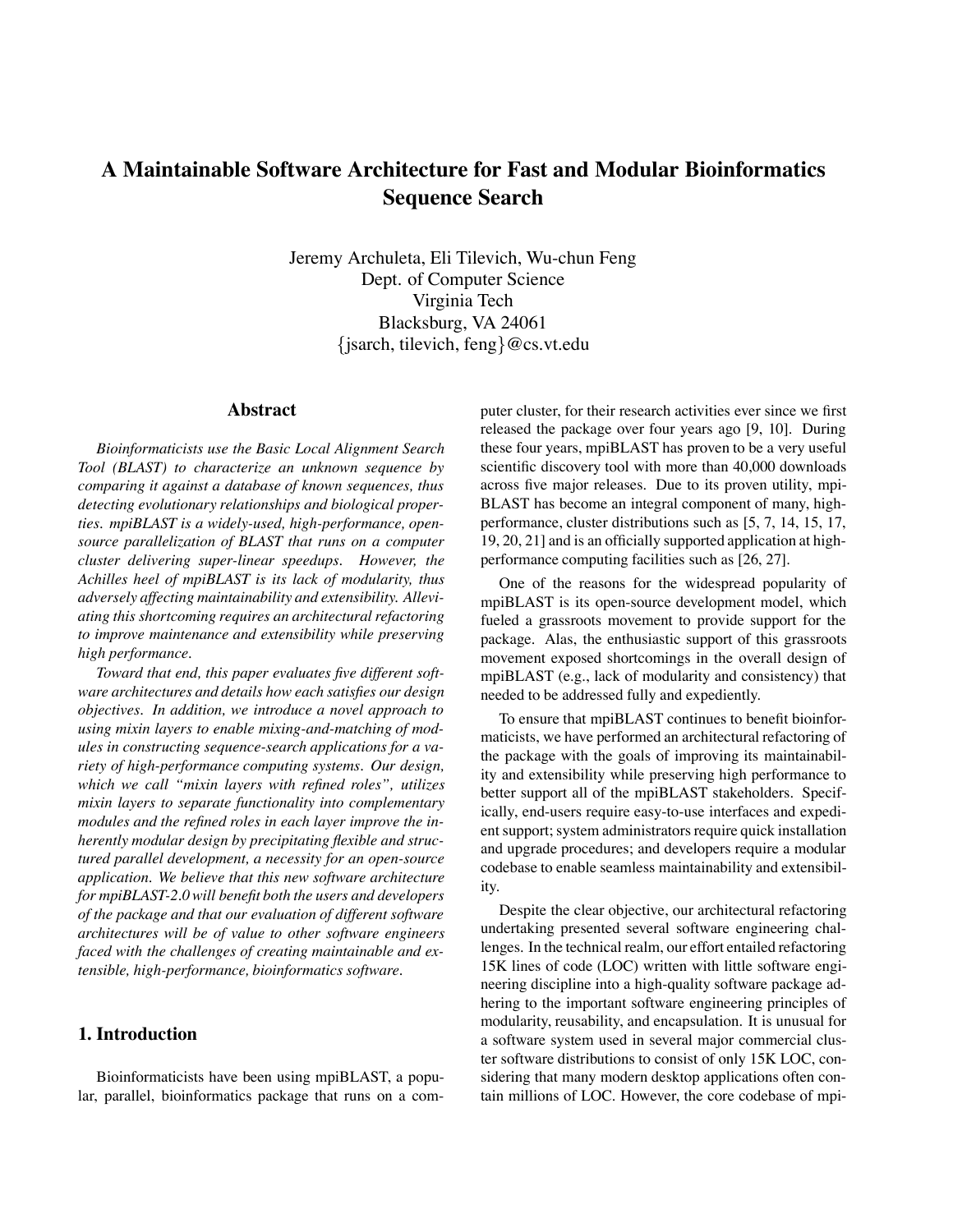BLAST is a highly-optimized kernel that defines the overall structure of the system. Keeping the core small in size simplifies maintenance, fosters development, and facilitates extensibility. With these characteristics it is quite possible that the package size will grow substantially in size as it incorporates new features and enhancements.

Before embarking on the search for a new and better architecture for mpiBLAST, we analyzed why the package was valuable to its users. The answer was obvious: the major draw of mpiBLAST has always been its high-performance functionality (i.e., super-linear speedup). Therefore, the new design had to improve (or at the very least maintain) performance while providing the additional benefits of disciplined software engineering to its stakeholders. Achieving this balance between good performance and solid software engineering is a growing trend in modern software development.

As parallel computation becomes a requirement for a large and growing number of computing applications, their increased complexity will likely lead to decreased maintainability, making the architectural refactoring of such parallel applications a common software maintenance task. To help software engineers learn from our experiences, this paper details our evaluation of five different designs: four intermediate and one final, in terms of how they satisfy the requirements of a high-performance parallel bioinformatics opensource application. Our evaluation has concluded that the final design, which we call *mixin layers with refined roles*, is optimal for the task at hand. We believe that our experiences with and evaluation of each design will be of value to software engineers faced with the challenges of creating maintainable and extensible software for this important domain.

The rest of this paper is structured as follows. Section 2 explains the significance of mpiBLAST from the user's perspective as well as the main aspects of its algorithmic design. Section 3 details both the motivation behind our refactoring effort and the design objectives we set for ourselves. Our refactoring experiences with several designs during this effort are reported in Section 4, with an analysis of the final design that we chose for mpiBLAST-2.0, mixin layers with refined roles, detailed in Section 5. Some future directions for mpiBLAST, as well as how the new design will support them, are outlined in Section 6. We conclude in Section 7 with our experiences and lessons learned from this architectural refactoring of mpiBLAST.

## **2. mpiBLAST Overview**

The advent of genome sequencing has brought bioinformaticists a wealth of genetic sequence information accessible by way of large sequence databases. To search these sequence databases for regions of homology between an un-



**Figure 1. Comparison of the Growth of Gen-Bank against the Growth of Memory Capacity**

known query sequence and a known sequence residing in the database, researchers consume the vast majority of their compute cycles using the Basic Local Alignment Search Tool, commonly known as BLAST. Because the BLAST algorithm detects local alignments, regions of similarity that are embedded in otherwise unrelated proteins can be detected  $[1, 2]$ . Both types of similarity can reveal key insights into the function of uncharacterized proteins, an important feature with wide-ranging impacts such as pathogen detection [12].

BLAST finds these regions of similarity quickly by using heuristics to prune the search space. However, the rapid search of these databases with BLAST can only be performed in a shared-memory, and usually sequential, environment. Compounding matters, until recently these databases could fit in main memory, but as shown in Figure 1 this is no longer the case. More importantly, because the size of sequence databases is doubling every 12 months and far outpacing memory growth, which is quadrupling every 36 months (or doubling every 18 months), sequence databases are unlikely to ever fit in a sequential environment's main memory again [4, 13].

In 2002 and 2003, we developed an open-source software package, mpiBLAST, which augments the de facto standard BLAST software, developed by the National Center for Biotechnology Information (NCBI), by executing it in parallel on a network of computers (i.e., compute cluster). Since its release it has been downloaded over 40,000 times showing that mpiBLAST is of high utility to the bioinformatics community. It is also important to note that mpi-BLAST is primarily designed for computer clusters which can range from only a few computers to hundreds and even thousands of computers. Therefore, it is safe to assume that mpiBLAST is running on over 40,000 computers, and quite likely on more than 100,000!

To take advantage of the processing power of computer clusters, the mpiBLAST algorithm follows a Master-Worker parallelization model that consists of three basic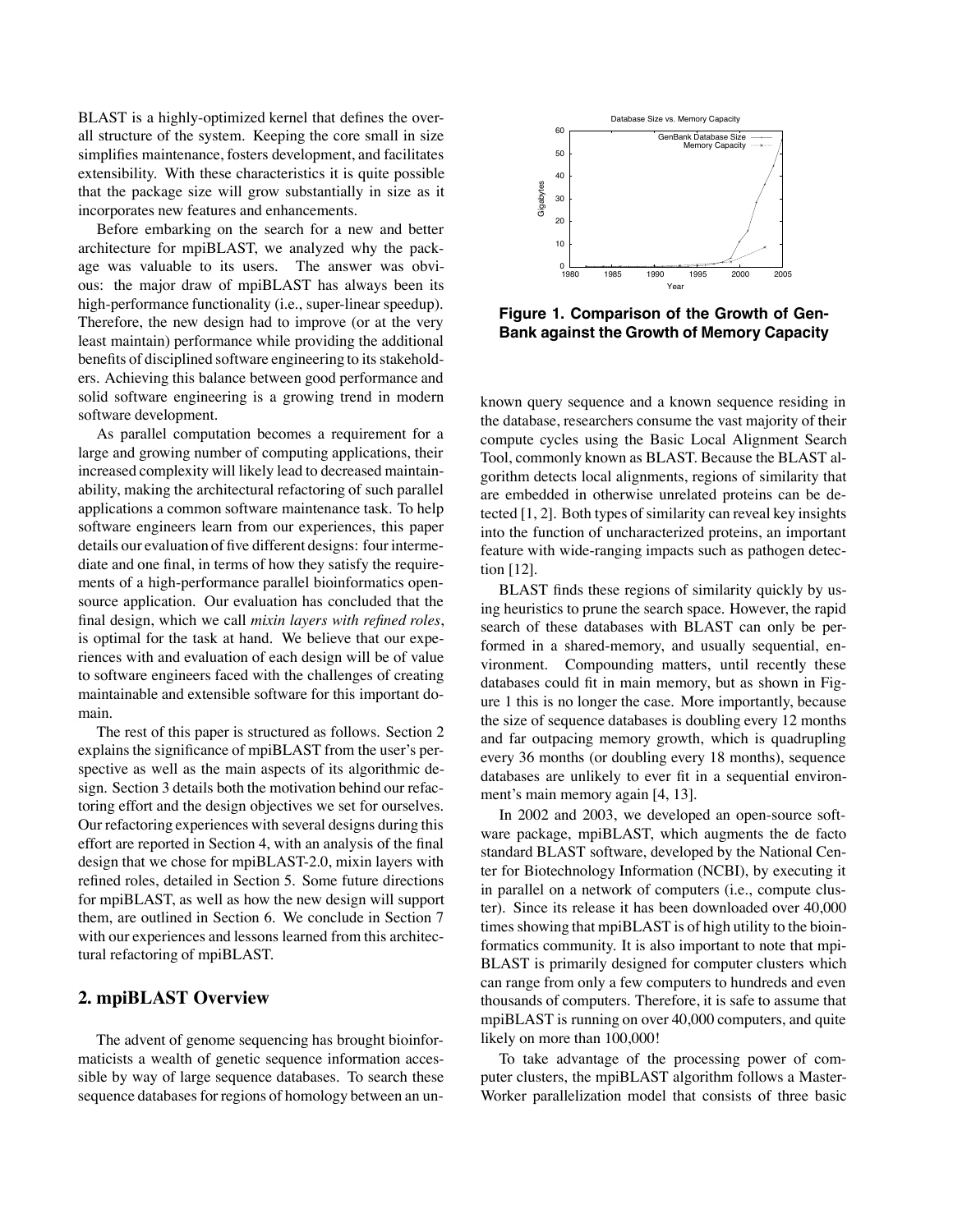

**Figure 2. High-level View of mpiBLAST Algorithm**

steps: (1) distributing the query to be searched by each Worker, as shown at the left of Figure 2, (2) searching the query on each Worker, and (3) merging the results from each Worker into a single output file, as shown at the right of Figure 2.

The significance of mpiBLAST's parallelization scheme is that the database and query are segmented into pieces such that each compute node searches a portion of the database and a portion of the query. This gives the notable advantage that a super-linear speedup, shown in Figure 3, is obtained when the database being searched is too large to store in an individual compute node's memory. Furthermore, even if the original database fits in memory, mpi-BLAST still improves throughput by finishing each search faster due to multiple queries being searched in parallel.

As sequence databases experience exponential growth and sequence searching becomes more computationally intensive each year, so grows the importance of mpiBLAST functionality to bioinformaticists [16].

#### **3. Refactoring Objectives**

The challenge of our refactoring effort was in preserving the high-performance properties of mpiBLAST-1.4.0 while simultaneously improving maintainability and extensibility. As shown in Figure 3, this version exhibits superlinear speedup across more than 100 processors through the use of query and database segmentation, sophisticated scheduling, pipelined results gathering, and asynchronous communication [8]. In addition, mpiBLAST-1.4.0 provides these performance advantages on multiple platforms (e.g., GNU/Linux, Windows, Mac OS X, BSD, and other Unix variants).

Past development efforts have primarily focused on improving the algorithmic quality of the package rather than the quality of its codebase. This pattern of development resulted in a "feature-rich but ad hoc" codebase, making every discovered defect tougher to correct and each new feature more difficult to implement. Thus despite its rich functionality and impressive performance, mpiBLAST became difficult to maintain and extend; the very success of the contin-



**Figure 3. Performance of mpiBLAST 1.4.0**

ued development of mpiBLAST depended on our ability to improve the quality of the codebase. At the same time, our improvements should not jeopardize the existing features of mpiBLAST – a maintainable and extensible package with inadequate performance and poor portability would quickly lose its utility. Therefore, the product of our refactoring effort had to satisfy *all* of the mpiBLAST stakeholders.

Our experiences with mpiBLAST-1.4.0 pointed toward improving the package's modularity as the main focus of our refactoring effort as modularity has long been recognized as a desirable software engineering objective [3, 18]. By focusing on creating a modular software package, the ability to encapsulate different pieces of mpiBLAST functionality in separate code modules should lead to improved maintainability and extensibility.

#### 3.1. Maintainability

The users of mpiBLAST are both geographically and institutionally disparate. In many cases, a single mpiBLAST installation serves hundreds of users as part of a shared supercomputing environment (e.g., Teragrid [27] and System X [26]). The new architecture, therefore, should facilitate keeping the package up-to-date by finding and fixing bugs quickly or installing new versions.

The maintainability requirements of mpiBLAST are defined primarily by the developers of the package with the system administrators and end-users also having roles. System administrators, and often the end-users as well, are responsible for installing new versions of the software as well as for reporting any emerging issues to the developer community. It is the mpiBLAST developers, however, who address and resolve the issues and make available a patch or new release of mpiBLAST to all interested parties through the mpiBLAST website.

The key to simplifying the maintenance process is to maximize the modularity of the new design, thereby enabling changes (e.g., bug fixes) on a per module basis and reducing ripple-effects. For example, mpiBLAST-1.4.0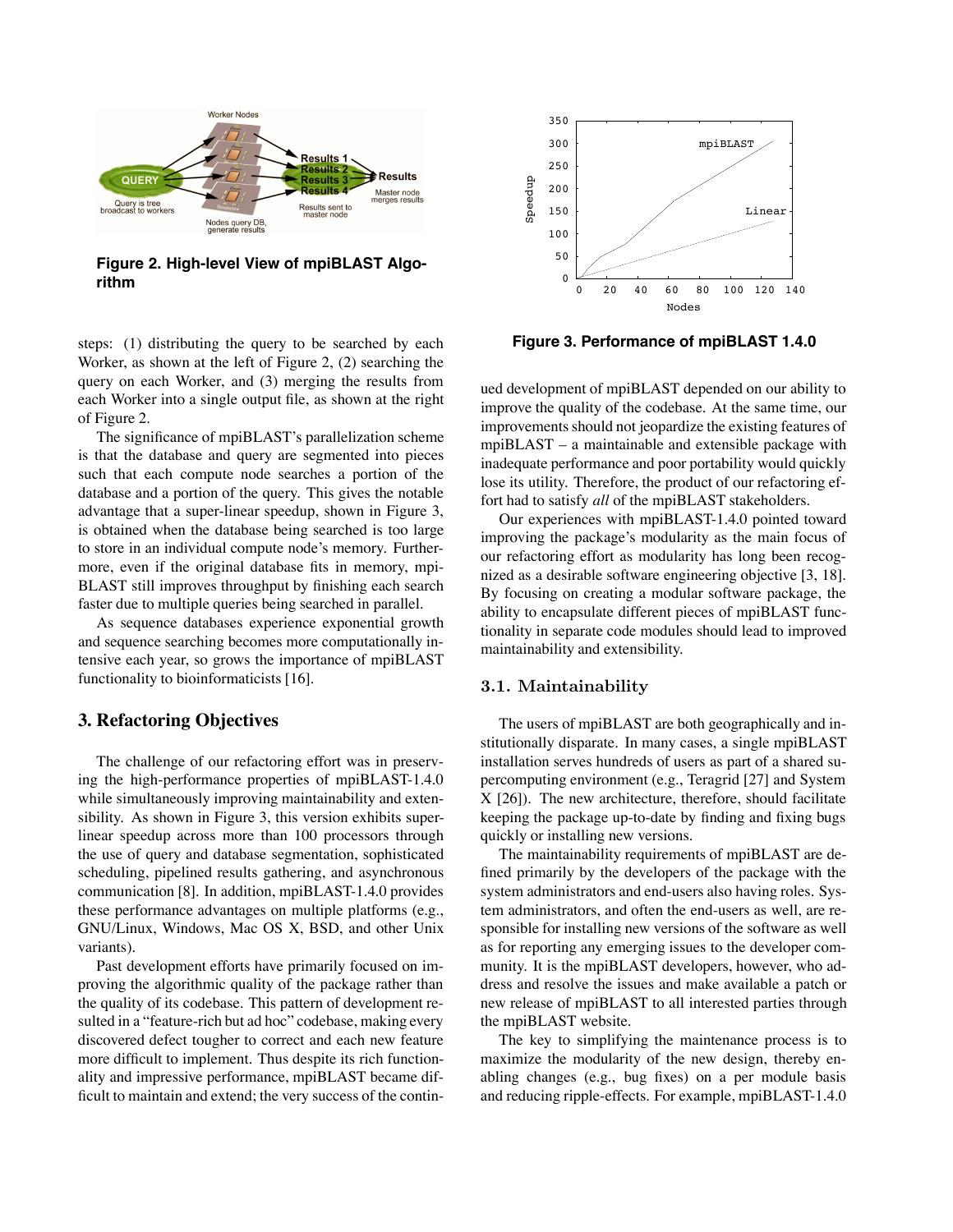is dependent on specific versions of the NCBI C Toolkit, thereby requiring a new and custom patch for every new release of the Toolkit (which occurs every six months on average). If all of the interactions with the NCBI Toolkit could be placed in a single mpiBLAST module, it would streamline this necessary (but tedious and error-prone) task, improving the package's maintainability and portability.

Modularity has the additional benefit of not requiring familiarity with the entire software package when making most modifications. For example, an issue with commandline processing should only require familiarity with the command-line module and not other modules such as scheduling or formatting. Furthermore, the code for the command-line module should be located in an intuitivelynamed source file containing only command-line functionality. The placement of each module in its own source file further maximizes encapsulation and modularity.

Finally, improved modularity makes mpiBLAST more conducive toward an open-source development model in which multiple developers can focus on maintaining different parts of the software concurrently. This enables developers to make and integrate changes independently of each other.

## 3.2. Extensibility

The growth of bioinformatics data continuously presents new computational challenges. Specifically, databases are growing faster than a single node's physical memory by 33%-50% every year. Such challenges call for new and advanced algorithms and data structures to be integrated into mpiBLAST simply to allow the software to keep pace with the growth of the databases. For example, mpiBLAST-1.0 was run on the NT database (5.1 gigabytes in size) in 2003 and achieved an 170-fold speedup, finishing in 8 minutes. In 2005, mpiBLAST-1.4.0 was again run on the NT database (now more than 14 gigabytes in size), and even with a 305-fold speedup improvement, the execution time was *slower*, finishing in 10 minutes!

We foresee that future performance improvements to mpiBLAST will span the entire gamut of the application: better search algorithms, improved communication mechanisms, more intuitive user interfaces (UI), and efficient parallel Input/Output (I/O) strategies to name a few. Obviously, other developers will also make novel contributions, also possibly spanning the entire application. Therefore, if mpiBLAST fails to facilitate such contributions and thereby failing to keep performance on pace with the growth of database, it will quickly lose its utility.

To make the software package extensible, the new design should provide an intuitive and flexible design in which all developers can incorporate their novel algorithms and data structures with minimal effort. While we expect a certain level of knowledge from the developers, we should not require developers to possess complete knowledge of the inner workings of the entire package in order to make a contribution. Rather, developers should only require knowledge relevant to the module(s) they are enhancing. Once again, improved encapsulation and modularity of the package will flatten the learning curve for developers who want to contribute various novel features and enhancements to the package.

# **4. Design Evaluation**

Parallel bioinformatics is a young research area. From a technical perspective, a lack of proven architectural solutions available for this important but still emerging domain required us to evaluate multiple designs. We evaluated each design in terms of its fitness with respect to satisfying the following key objective: improving maintainability and extensibility while preserving high performance. Achieving this main objective requires satisfying the following design goals: (1) retain high-performance guarantees across multiple platforms, (2) structure the system as a collection of reusable and interchangeable software modules, (3) express dependencies and correspondences between different modules, (4) flatten the learning curve for development and maintenance, and (5) avoid code duplication.

The motivation behind the pursuit of several of these goals is self-evident, such as guaranteeing highperformance, flattening the learning curve, and avoiding code duplication. With respect to flattening the learning curve, we were primarily concerned with making it easier to develop and maintain the application, assuming that the developer is already proficient in ANSI C++. ANSI C++ was a natural implementation language choice for us because (1) the NCBI Toolkit API is migrating to  $C_{++}$ , (2) the most recent version of mpiBLAST contains a combination of ANSI C/C++, and (3) we needed to maintain crossplatform compatibility. Furthermore, C++ is a *systems programming language* whereby developers have direct access to the low-level system components necessary to acheive fine-tuning of the parallel hardware architecture upon which mpiBLAST executes.

Our objective to refactor the existing codebase into a more modular design as well as mpiBLAST's development patterns led us to structuring the system as a collection of reusable and interchangeable software modules. Deciding on what the module decomposition should be was not much of an issue – it was apparent to us that the stages of the mpi-BLAST algorithm (e.g., *Scatter*, *Search*, etc.) should be the primary modules, rather than the process roles (e.g., *Master* and *Worker*). This particular decomposition logically partitions the system into the units that are most likely to be modified. For instance, as the system evolves, it is more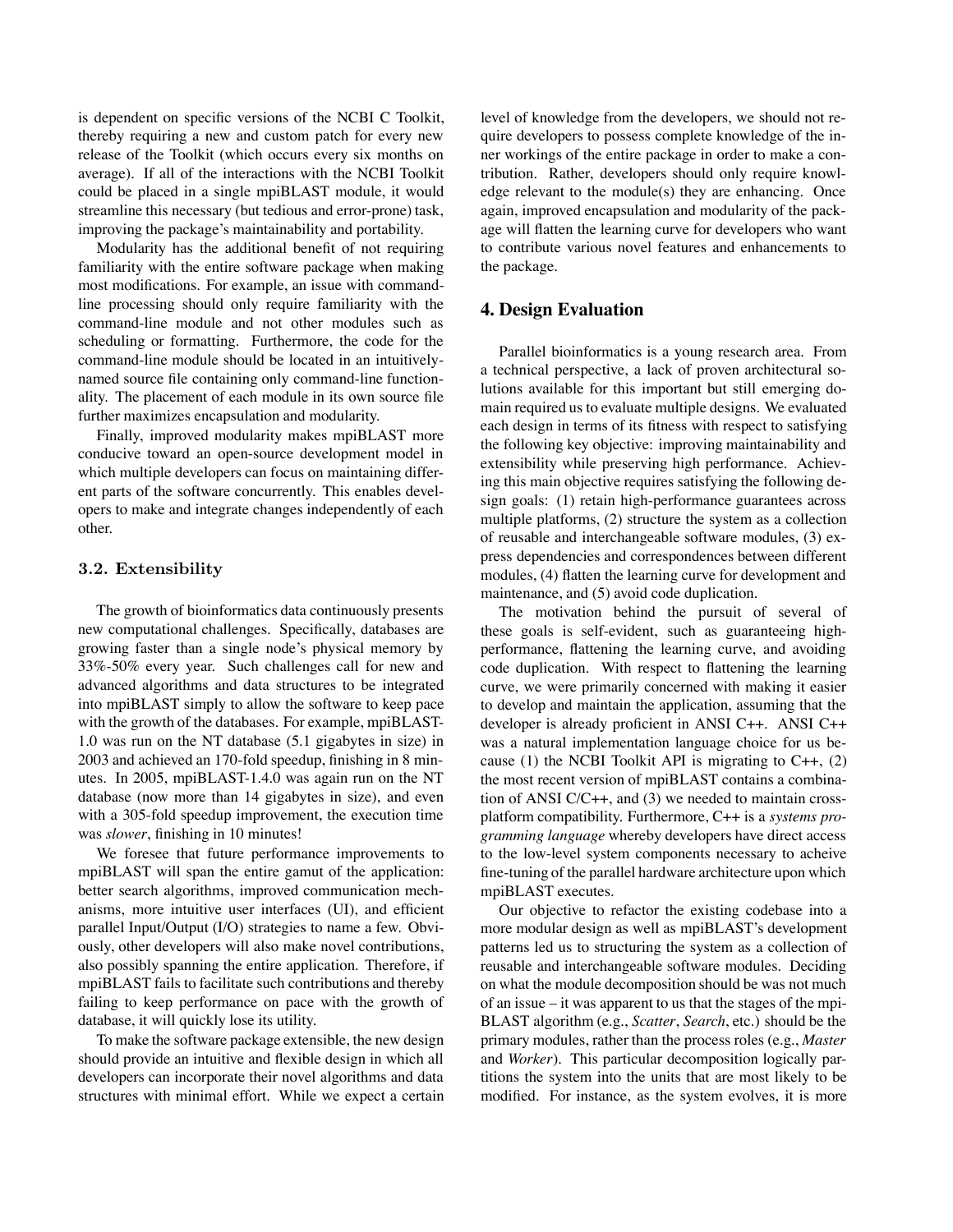

**Figure 4. Module Correspondence Graph (compatibility is dictated with an arrow)**

likely that a new search algorithm or write strategy will be developed rather than the parallelization model changing from master-worker to peer-to-peer.

However, the fact that each stage of the mpiBLAST algorithm can be represented as a separate module does not mean that the resulting modules are entirely independent of each other. In fact, like in most modular designs, the intermodule compatibility of mpiBLAST is defined by the input and output types: if *Scatter* outputs fragments as files, then *Search* must accept files instead of memory buffers as input, as seen in Figure 4. With this in mind, our final design had to express and resolve these dependencies and correspondences between modules, preferably early on in the development process (i.e., during compilation instead of execution).

In the following subsections we discuss the different designs that we evaluated and detail how each satisfies our design goals.

#### 4.1. GoF Design Patterns

Seeking to find a purely object-oriented design for mpi-BLAST, we tried to create a suitable solution utilizing design patterns. The design pattern that most closely captures our requirements for mpiBLAST was *Abstract Factory*. An *Abstract Factory* is a flexible means in controlling how different modules in a system are created [11]. The details of creating multiple modules in a system are encapsulated inside factory objects that are themselves expressed only as abstract interfaces. A specific implementation of a factory creates a specific type of an entire system. Thus, the task of enforcing the compatibility between different modules is handled entirely by a factory object. Furthermore, introducing new combinations of modules is straightforward: it only requires implementing a new factory object.

However, in our case, this design suffered from a combi-

natorial explosion of factory objects. Although every module of mpiBLAST has input and output dependencies, sets of modules and even some individual modules could be replaced independently. As shown in Figure 4, *Communicate* (which provides generic communication primitives) is independent of every other module. On the other hand, *Search* dictates the version of *Scatter* that must be used: if *Search* uses files as input, *Scatter* must produce files as output. Thus, with an *Abstract Factory* design, we needed to provide a unique factory object for every possible combination of modules. This is a formidable challenge, as every extension of mpiBLAST that produces a new module would result in an explosion of new factory objects.

Further exacerbating this design, it would be the responsibility of the developer of a new module to create new factory objects that enforce the correct usage of the new module. This means that the developer requires knowledge of all of the modules within the new factory objects, thereby significantly raising the barrier to entry for new development. While a different and/or novel design pattern may have provided an elegant solution, we ended up not pursuing design patterns further during this refactoring because we discovered an alternative approach that satisfies all of our design objectives.

Finally, the use of most design patterns invariably involves using indirection and dynamic dispatch through virtual methods. Most sophisticated C++ compilers are capable of reducing the cost of such abstractions significantly, however, with our objective of cross-platform portability, we could not assume that all of the supported platforms would have such a compiler available. Therefore, we chose to look into other designs in which the cost of abstractions would be minimized by being resolved at compile time. This immediately directed our efforts toward solutions that utilize C++ templates as their abstraction mechanism.

#### 4.2. Parametric Polymorphism

C++ templates provide a powerful mechanism for generic programming. A class or a method can be parameterized with a template parameter that specifies the constraints on the type used. For example, the C++ Standard Template Library (STL) makes extensive use of templates not only to provide powerful functionality and diverse data structures, but also to enforce compatibility between STL classes and methods [25]. Specifically, the *sort* algorithm method of STL accepts template parameters of type *RandomAccessIterator*, thereby disallowing STL *list* to be sorted, because the iterator for STL *list* (i.e., *BidirectionalIterator*) is incompatible. However, STL *sort* works seamlessly with an STL *vector*'s *RandomAccessIterator*. Furthermore, such incompatibilities are signaled at compilation time as errors, and with respect to performance, template abstractions do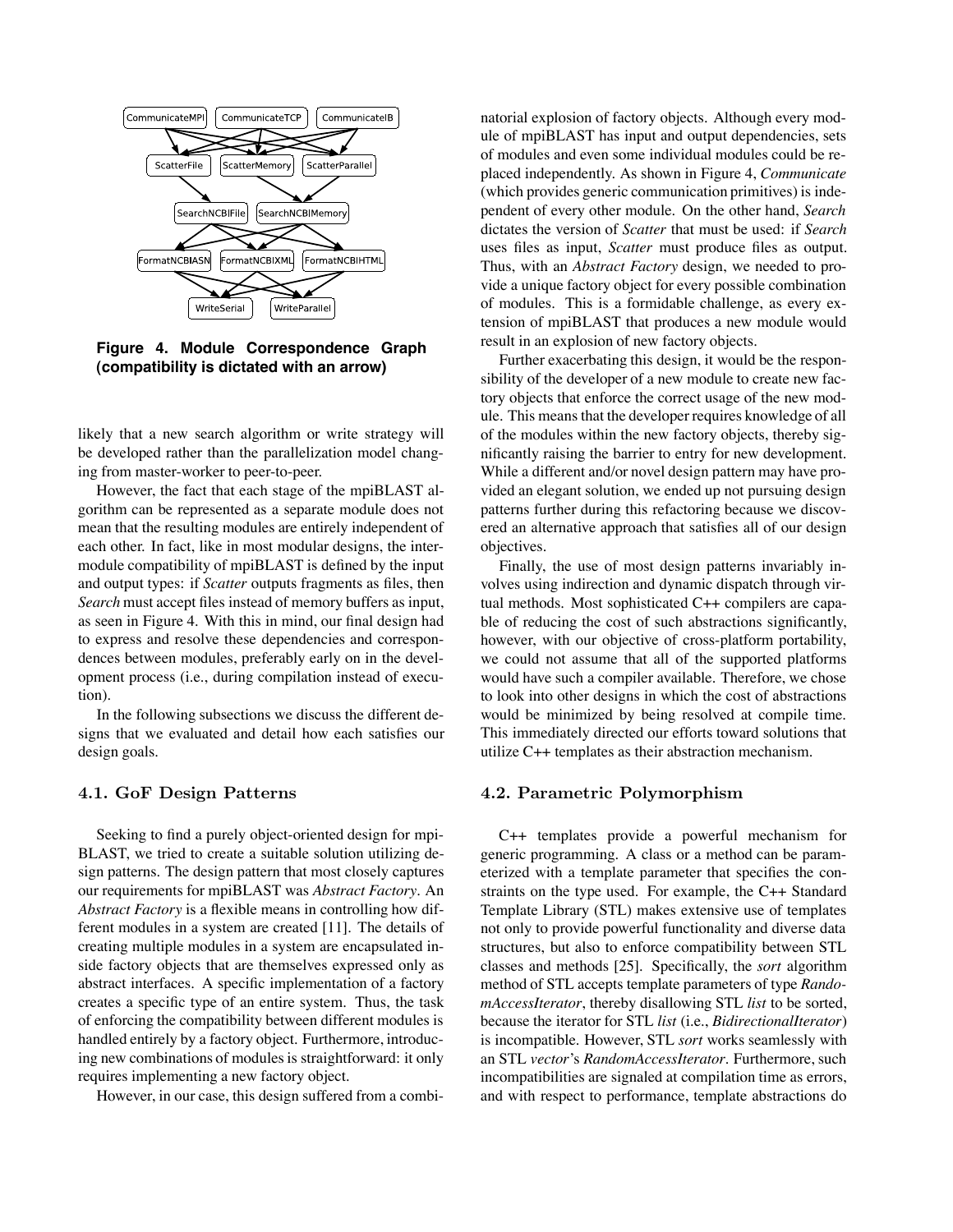not incur runtime overhead.

Naturally, we attempted to utilize such template abstractions to enforce the compatibility requirements between mpiBLAST modules. In this scheme, each mpiBLAST module was modeled as a template class whose template parameters defined the types of modules used within the class. This forced the creation of modules to have structural conformance: types used as template arguments had to have matching methods with exact names and signatures.

Unfortunately, adequately enforcing structural conformance caused the template definitions to become increasingly complex and unwieldy. For example, to create a *Scheduler* the following requirements had to be satisfied:

- 1. references to *Communicate*, *Scatter*, *Search*, *Gather*, and *Write* were needed
- 2. *Scatter* had to use the same *Communicate* as *Scheduler*
- 3. *Search* had to use the same *Scatter* as *Scheduler*
- 4. *Gather* had to use the same *Search* and *Communicate* as *Scheduler*
- 5. *Write* had to use the same *Communicate* and *Search* as *Scheduler*.

The corresponding C++ template definition for a parametric, polymorphic *Scheduler* can be seen below:

```
template <class Communicate,
```

```
template <class Communicate> class Scatter,
  template <typename Scatter> class Search,
  template <typename Search, class Communicate>
     class Gather,
  template <typename Gather, typename Search,
            class Communicate>
      class Write>
class Scheduler { /** body **/ };
```
While this complex arrangement may succeed in enforcing inter-module compatibility for a particular combination of mpiBLAST modules, this solution is far from general. Specifically, we have now forced every *Write* to take exactly three parameters and for *Gather* to take exactly two parameters and so forth. Such rigidity makes it essentially impossible to accommodate future extensions where modules require different numbers of parameters.

We could provide adapter template functions that bridge between classes taking different number of input template parameters, however, such adapter functions are non-trivial to write, and it is not always possible to provide default template parameters. It is also possible to use larger blocks of template definitions as a single typename but the dependencies between template types inside such blocks cannot be enforced. For example, in the following definition, there is no guarantee that *Scatter* and *Search* use the same version *or* instance of *Communicate*.

```
template <typename Communicate,
  typename Scatter>
class Search { /** body **/ }
```
This complexity led us to consider an alternative, template-based, module-oriented design called mixins.

#### 4.3. Mixins

A mixin is an abstract subclass through which one can extend the behavior of a variety of superclasses [6]. In C++, a mixin can be implemented as a generic class with a template parameter specifying its superclass:

```
template <class Super>
class Mixin : public Super { /** body **/ };
```
Mixin-based inheritance can provide a powerful mechanism for composing modules. In this setup, different modules participate in an inheritance relationship, in which the exact version of all of the modules for a particular object is not specified until instantiation time. Furthermore, the inheritance tree is built using a bottom-up approach: subclasses are specified before superclasses. For example, *Cat*<*Animal*> *mixinAnimalCat*, specifies that *Cat* is an *Animal*. On the other hand, *Cat*<*Picture*> *mixinPictureCat*, specifies that *Cat* is a *Picture*. Notice that both definitions use the same mixin subclass *Cat*, and it is the superclass, *Picture* or *Animal*, that defines the functionality.

In our experience, a mixin-based design provides the required structural conformance between different mpi-BLAST modules while still making it possible to easily interchange modules. However, unlike a factory-based design, a mixin-based design specifies modules only once in a single declaration. In other words, this scheme makes it impossible to use incompatible modules because an mpi-BLAST object combines modules only through a single inheritance relationship. Furthermore, the template definition of the main mpiBLAST object takes template arguments specifying the types of each module used; it then instantiates exactly one instance of each module.

Despite the benefits of a mixin-based design, we discovered that it had several deficiencies. Specifically, while the phases of the mpiBLAST algorithm are represented as separate modules, the *Master* and *Worker* roles are only defined implicitly. This makes it possible for *Master* to directly call a *Worker*-specific method and vice versa. Making such direct calls will introduce insidious consistency errors, as *Master* and *Worker* are in fact disparate and distinct processes that do not share any memory address space. The only valid sharing of data between *Master* and *Worker* is through *Communicate*.

Separating the *Master* and *Worker* functionality through a coding convention proved to be insufficient, as the developer could easily bypass such implicit restrictions. This realization led us to pursue a refinement of this design by using mixin layers to explicitly separate the *Master* and *Worker* roles into distinct submodules.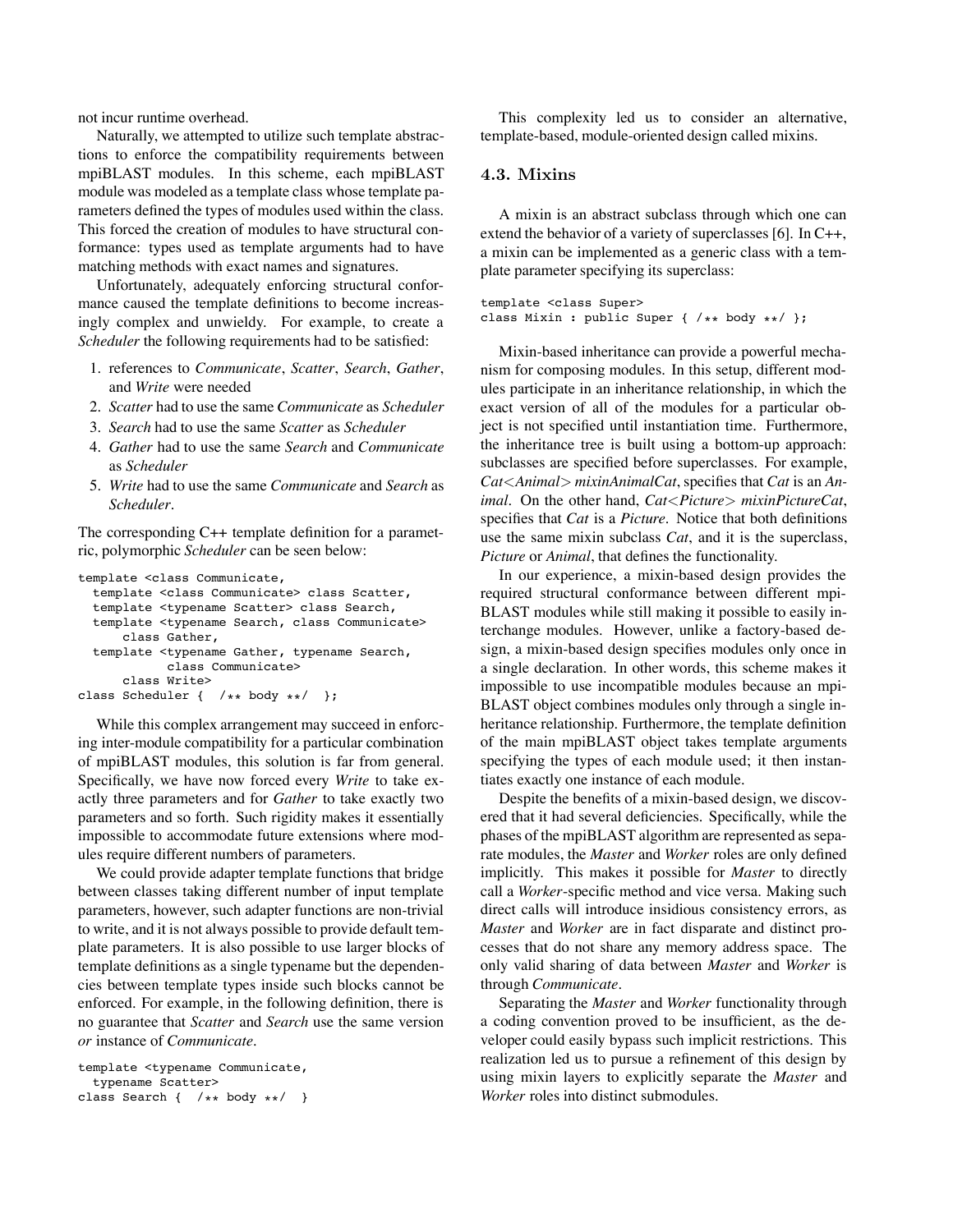#### 4.4. Mixin Layers

Mixin layers is a flexible mixins-like design for implementing collaboration-based designs by assembling software modules in layers where each successive layer is represented as a collection of inner classes [22, 23, 24]. Both the enclosing class and its inner classes participate in an inheritance relationship with an abstract superclass. Specifically, the enclosing class inherits from the enclosing superclass, and each inner class inherits from its corresponding inner class in the super enclosing class. This design allows functionality to be added with each layer in a flexible manner: a layer defines inner classes only for those objects for which it needs to add functionality. In C++, a typical mixin layer implementation looks as follows:

```
template <class Super>
class MixinLayer : public Super {
  class Inner1 : public Super::Inner1 {
    /** body **/
  };
  class Inner2 : public Super::Inner2 {
    /** body **/
  };
};
```
We evaluated two variations of this design: "mixin layers with general roles" (*Master* and *Worker*), and "mixin layers with refined roles" (*Master*, *Worker*, and *Common*). We detail our experiences with each below and evaluate mixin layers with refined roles in Section 5.

#### **4.4.1. Mixin Layers with General Roles**

Building on our classical mixins design described in Section 4.3, we added two inner classes to each module representing the roles played by each mpiBLAST process: *Master* and *Worker*. In this way, *Master* and *Worker* functionality was explicitly separated between these two classes and it was now impossible for a *Master* process to explicitly or inadvertently call a method in the *Worker* process and vice versa.

At first glance, mixin layers with general roles retains all of the advantages of classical mixins with the added improvement of strictly separating mpiBLAST process roles. However, the strict separation, despite its desirable properties, also makes it impossible for *Master* and *Worker* to share any common functionality. For example, both *Master* and *Worker* processes need to send messages. With no common functionality between them, both the *Master* and *Worker* inner classes have no choice but to duplicate all of the message sending primitives. This results in replicating a substantial amount of code with all of the inherent negative consequences one would expect with code duplication such as having to modify multiple, but identical, pieces of code.



**Figure 5. Example Software Architecture of Mixin Layers with Refined Roles**

#### **4.4.2. Mixin Layers with Refined Roles**

To retain the benefits of mixin layers without the issue of having to duplicate code we added another inner class, *Common*, that contains common functionality between *Master* and *Worker*, exemplified in Figure 5. This variation on mixin layers has the advantages of allowing code reuse and avoiding code duplication.

As mentioned above, mixin layers with general roles did not satisfy all of our design objectives because common functionality between *Master* and *Worker* needed to be *duplicated* in each inner class. Clearly, being able to encapsulate common functionality in a separate class would allow the code to be reused rather than duplicated, positively affecting both maintainability and extensibility. With respect to maintenance, code reuse greatly reduces the possibility of *Master* and *Worker* from having different (and incompatible) implementations of the same functionality; in terms of extensibility, having a *Common* class makes it possible to enhance *Master* and *Worker* classes simultaneously.

Taking advantage of the refined roles required us to resolve the following technical challenge: finding an elegant implementation that would allow both *Master* and *Worker* classes to call methods in *Common*. This entailed experimenting with several approaches that codify the "has-a" relationship between *Common* and *Master* or *Worker* (i.e., inheritance and containment). We quickly determined that using multiple inheritance (*Master* and *Worker* inheriting both their mixin super class and *Common*) unnecessarily complicates the implementation. On the other hand, having *Master* and *Worker* contain *Common* as a member field implements the required functionality in a simple and intuitive way. Furthermore, to ensure that a single *Common* instance is available and shared by each layer, the *Common* field in each layer is a C++ reference, which according to the lan-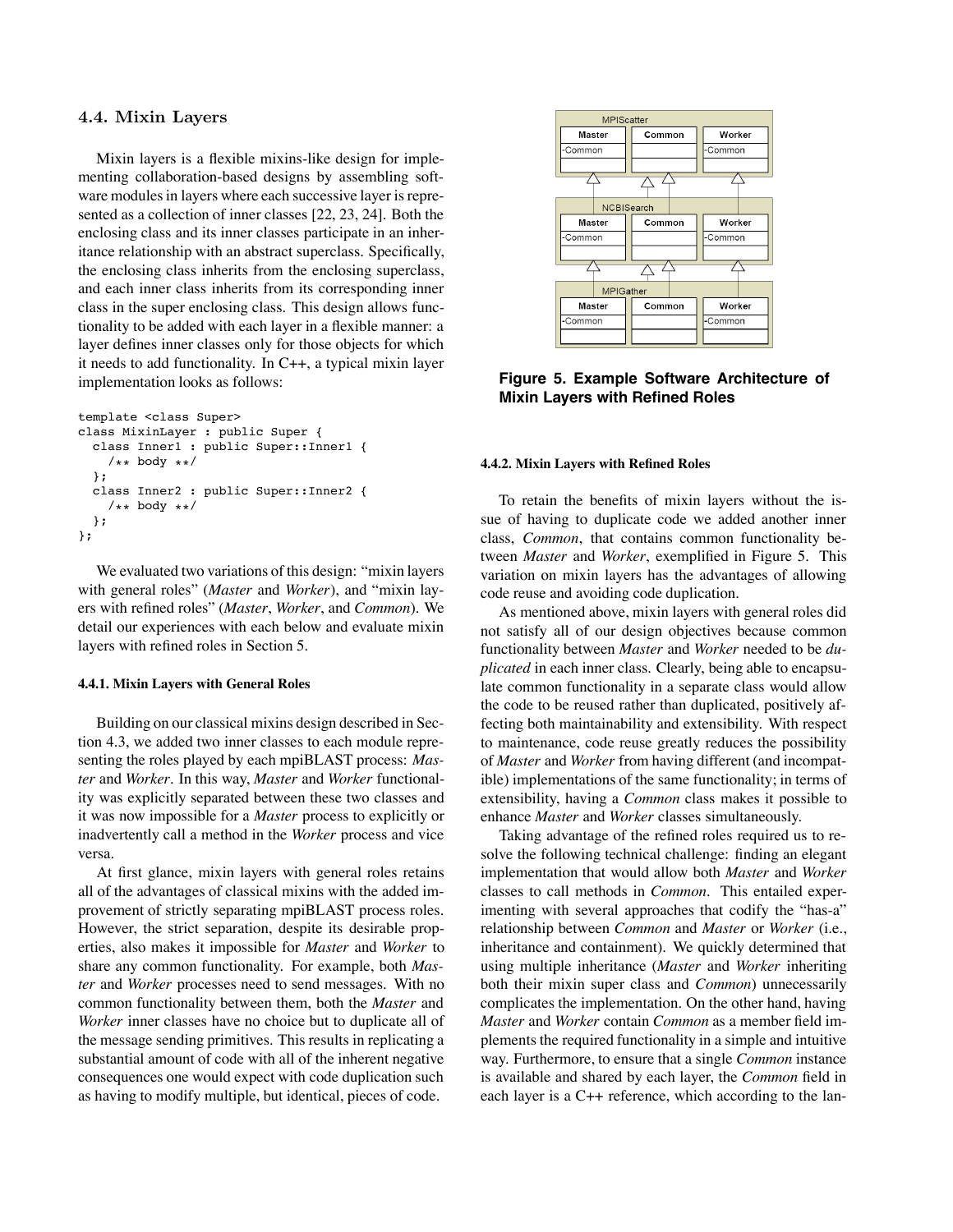

#### **Figure 6. Composing Applications by Interchanging Layers (color highlights modification/addition)**

guage rules must be initialized at construction time. This arrangement has an additional benefit in that the discipline imposed by the layered architecture extends to *Common* objects as well: even though a single (most derived) *Common* object is shared by all layers, each individual layer views the object as an instance of the *Common* class in its own layer.

# **5. Design for mpiBLAST-2.0**

The software architecture that we chose for mpiBLAST-2.0 was *mixin layers with refined roles*, as it satisfied all of the design goals we had set for this refactoring effort. Specifically, this design provides portable high performance due to its use of templates, which are evaluated at compile time, as an abstraction mechanism. Mixin layers provide plug-in replaceable and reusable software modules that can be easily mixed and matched into different configurations. Furthermore, the dependencies between different layers and the roles expressed as inner classes are verified at compile time. That is, different layers become Lego™ blocks for constructing an application, and the shape of a block determines with which other blocks it can be combined. The high modularity of this design should flatten the learning curve for new developers, i.e., instead of learning the entire system, developers can focus on a particular layer (e.g., *Search*, *Gather*, etc.) that encapsulates self-sufficient units of functionality. Finally, code duplication is mitigated by creating modules that are capable of re-using the functionality of other modules in a highly flexible fashion.

Satisfying these design objectives indicated to us that mpiBLAST-2.0, implemented with mixin layers with refined roles, will be maintainable and extensible while also having high performance. Of course, only a realistic field

study would confirm whether our refactoring efforts helps real developers, and we do plan to conduct such a study as future work.

To provide additional assurance that we in fact fulfilled our design objectives, we mapped three real-world mpi-BLAST case studies to the new design. Influenced by our prior experiences with the package, these case studies are differentiated by both the type of users and the type of changes that are likely to be made to the package once it is released.

The first case study outlines a scenario of an end-user (e.g., a bioinformaticist) discovering an inconsistency in the formatting of search results and reporting this inconsistency to the mpiBLAST development community. A formatting problem most likely has to do with the formatting functionality, which is encapsulated within *Format*. This requires the developer to only understand this particular module in order to be able to correct the problem.

To perform this task successfully, the developer does not need to understand neither how the layers are composed together or the functionality of any other layer other than *Format*. Furthermore, knowing that it is the *Master* that is responsible for formatting the results, the developer need only focus her attention on the *Master* inner class within the *Format* layer, highlighted in Figure 6a. This simple but common case indicates that the new architecture of mpi-BLAST makes it easy not only to find and fix bugs, but also facilitates the task of disseminating the changed source code back to the users of the package.

In the second case study, a pharmaceutical company uses mpiBLAST for its internal research and development activities and has a database stored in a format different from the database format used by the standard distribution of the package. (In fact, over the years mpiBLAST has been used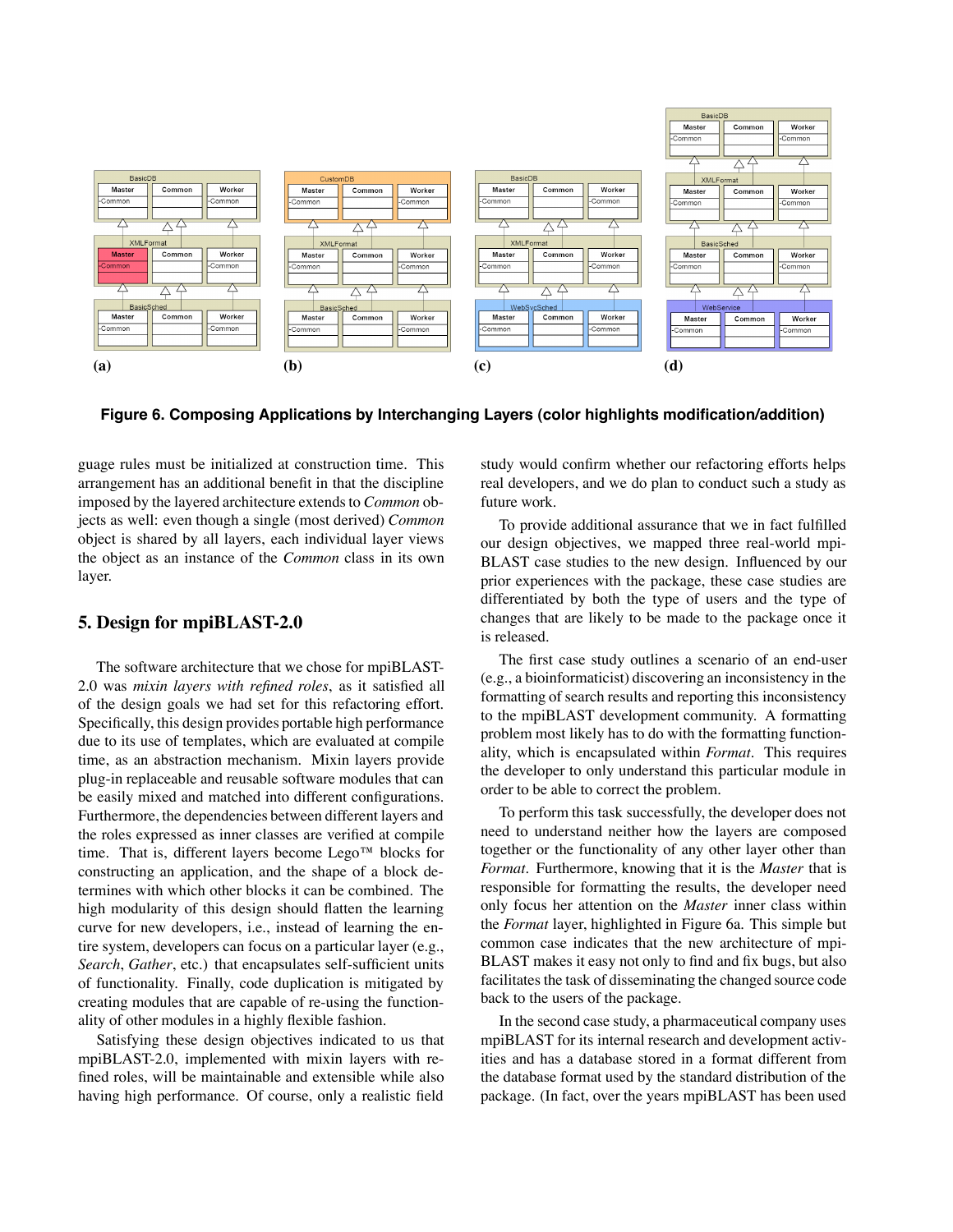|                               | GoF Design | Parametric   | Classic       | Mixin Layers w/      | Mixin Layers w/      |
|-------------------------------|------------|--------------|---------------|----------------------|----------------------|
|                               | Patterns   | Polymorphism | <b>Mixins</b> | <b>General Roles</b> | <b>Refined Roles</b> |
| Portable High Performance     |            |              |               |                      |                      |
| (Re) Usable Components        |            |              |               |                      |                      |
| <b>Expressed Dependencies</b> |            | $+/-$        |               |                      |                      |
| Shallow Learning Curve        |            |              |               |                      |                      |
| Avoids Code Duplication       |            |              |               |                      |                      |

**Table 1. Summary Comparison of Design Fitness (satisfied = '+', unsatisfied = '-')**

by several commercial entities in that capacity.) Thus, an internal developer might be charged with the task of extending the functionality of mpiBLAST to be able to use their internal database format as input.

In developing a new Database (DB) layer, the original Database layer can be used as a working example on which to base the new functionality, seen in Figure 6b. Unlike the previous case study, in which the developer does not need to understand how layers are put together, here such an understanding is required to be able to interchange the original Database layer with a new custom layer. To determine the Database layer's correct placement in the mixin composition, the developer need only consult the existing composition of layers. If the functionality is incompatible with the composition, the issues will be revealed at compile time.

As another example in the same case study, the company might want to expose the functionality of mpiBLAST as a web service. Once again, mixin layers with refined roles makes it fairly straightforward to add such functionality: the specific requirements of the new service would determine which modules need to be modified. Two potential ways to provide this functionality are by creating a new replacement layer or by adding an extra layer, shown in Figure 6c and Figure 6d respectively. At any rate, this case study indicates that the new architecture makes mpiBLAST amenable to new extensions and enhancements with minimal effort on the part of the developer.

# **6. Future Directions**

We look forward to seeing what mpiBLAST developers will add to the package now that mpiBLAST-2.0 facilitates experimentation with new features and functionality. One promising direction for new development that we foresee is improving various parallel algorithmic properties such as architecture-specific searching algorithms and parallel I/O strategies. These improvements are vital because, as aforementioned, the exponential growth of sequence databases is outpacing current sequential algorithmic enhancements. But most importantly, by separating the different phases of the application into modules, the new design makes it possible to develop and incorporate new features orthogonally to the routine maintenance of the codebase.

From the software engineering perspective, we aim to further improve the usability of the package for both developers and end-users. For developers, this requires quantifying the extent to which newly added features affect the maintainability of the package. If a custom Database layer or a Web service layer is added to the package, how many files, classes, and methods would need to be created or modified? How many files, classes, and methods would need to be modified in order to apply the *Format* layer bug fix from our case study? While we foresee that the high modularity of the new design will enable independent development of new features orthogonal to routine maintenance of the core functionality, it would be prudent to support these claims empirically.

For end-users, improved usability comes in the form of an improved user-interface. Most mpiBLAST end-users are not experts in computer science, nor do they aspire to become ones. Therefore, while the current command-line interface is a functional user-interface, it is unnecessarily complex requiring the user to remember the multitude of options available. Not coincidentally, the modular design of mpiBLAST-2.0 is well suited to providing new userinterface facilities (i.e., add a user-interface layer), thereby opening up an entirely new area of development focused solely on the user experience.

# **7. Conclusions**

In conclusion, the architectural refactoring of mpi-BLAST has been an all-around positive experience that has provided us with multiple insights that we believe are applicable in other parallel bioinformatics search tools.

First, Table 1 shows a summary of how our five design goals are satisfied by the designs we considered, As the table shows, each design satisfied some combination of our stated design objectives, however, only mixin layers with refined roles satisfies *all* of our stated design objectives. The deciding design objective for a "mixins-like" design was the easily expressed dependencies of this software architecture. While it may be possible to express dependencies using design patterns or parametric polymorphism, in our case, using a mixins-like implementation reduced the complexity of the resulting implementation. Interestingly, the deciding